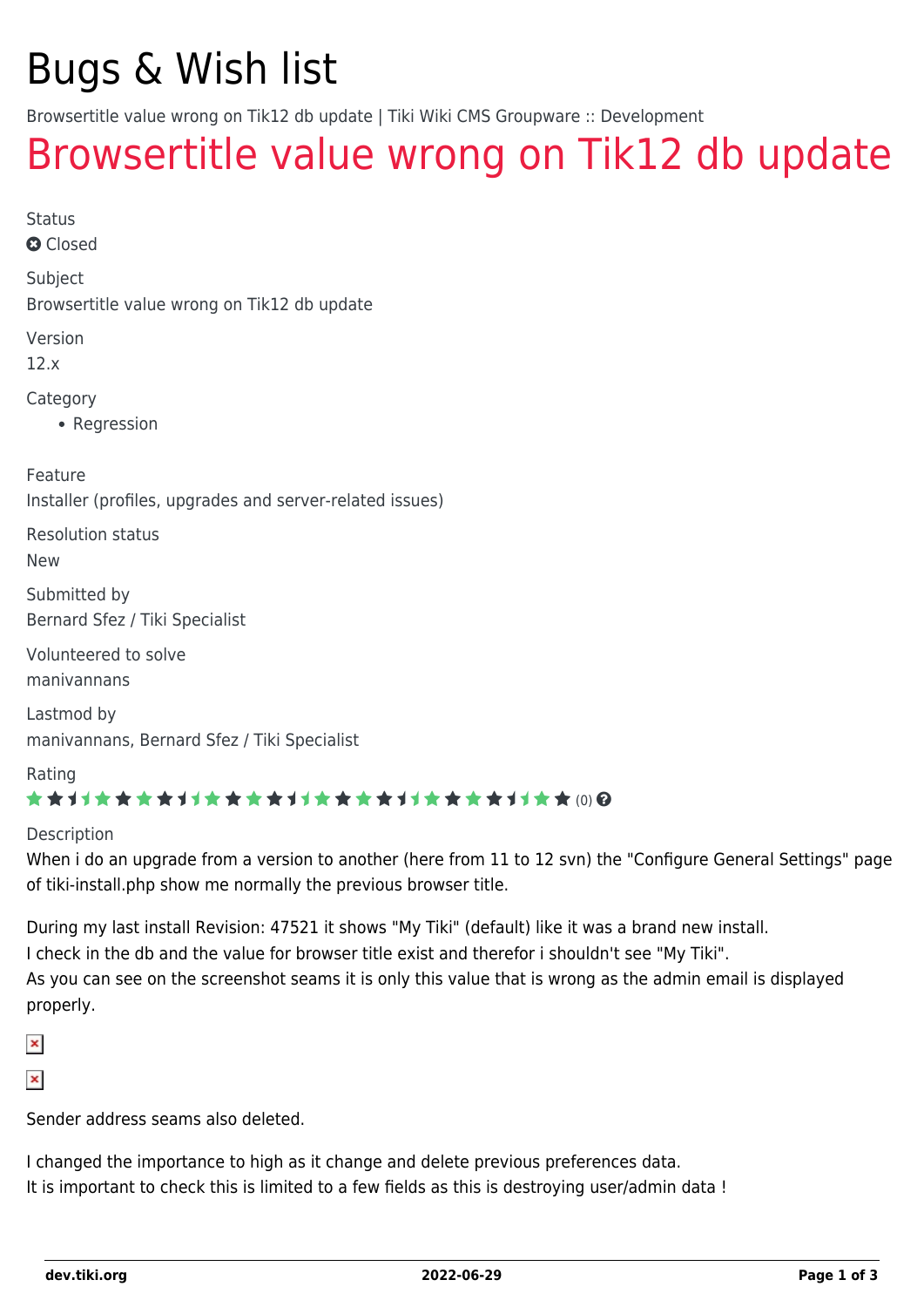#### Solution

In 11.x I gave Browsertitle as "My title" and I upgraded my tiki from version 11.x to 12.x.

after upgrading also the Browsertitle remains the same as "My title".

Please check this screenshots.

| m<br>. .<br>tiper (P)                                                                                                                              |                                                            |                                                                                                |  |  |  |  |  |
|----------------------------------------------------------------------------------------------------------------------------------------------------|------------------------------------------------------------|------------------------------------------------------------------------------------------------|--|--|--|--|--|
|                                                                                                                                                    |                                                            |                                                                                                |  |  |  |  |  |
|                                                                                                                                                    | <b>Score Onnerst Settings</b>                              |                                                                                                |  |  |  |  |  |
| <b>There</b><br><b>STATISTICS</b><br>-----<br>$\sim$                                                                                               | <b>CONTRACTORS</b><br>I want the fundamental and the after |                                                                                                |  |  |  |  |  |
| or witness company<br><b>STATISTICS</b>                                                                                                            | <b>County</b>                                              |                                                                                                |  |  |  |  |  |
| <b>STATISTICS</b><br><b>Si Source Car</b>                                                                                                          | $\sim$                                                     |                                                                                                |  |  |  |  |  |
| 1. General Architects<br>$\frac{1}{2} \left( \frac{1}{2} \right) \left( \frac{1}{2} \right) \left( \frac{1}{2} \right) \left( \frac{1}{2} \right)$ | <b>SCIENT</b><br>The advanced to the party day and         |                                                                                                |  |  |  |  |  |
| or particular                                                                                                                                      | <b>STATISTICS</b>                                          |                                                                                                |  |  |  |  |  |
|                                                                                                                                                    | sings performed and states are expect-                     |                                                                                                |  |  |  |  |  |
|                                                                                                                                                    | ---<br>----                                                |                                                                                                |  |  |  |  |  |
| <b>Collective</b><br><b>CHEMICAL COMPOS</b>                                                                                                        | Ŀ                                                          |                                                                                                |  |  |  |  |  |
| <b>CONTRACTOR</b>                                                                                                                                  | a plan planned plan denta and can open.                    | ÷                                                                                              |  |  |  |  |  |
| The course of course.                                                                                                                              | " of the character for an interest was reason and          |                                                                                                |  |  |  |  |  |
| Link Light Council                                                                                                                                 | 1 July 2 should \$1 on \$1000 are unline out               |                                                                                                |  |  |  |  |  |
| <b>CONTRACTOR</b><br>and your factories.                                                                                                           | To private Characters Brown Britt                          |                                                                                                |  |  |  |  |  |
| <b><i>Charles College Ave.</i></b>                                                                                                                 | a plan planning \$1.00 dealers warrant-                    | $\frac{1}{2} \left( \frac{1}{2} \right) \left( \frac{1}{2} \right) \left( \frac{1}{2} \right)$ |  |  |  |  |  |
| Links payment and                                                                                                                                  | The last character by<br>and the factory country securi-   |                                                                                                |  |  |  |  |  |
| <b>CONTRACTOR</b><br><b>School</b>                                                                                                                 | 1 A.M. Colorado Brant Managements                          |                                                                                                |  |  |  |  |  |
| Company and Constitution of the                                                                                                                    |                                                            | $\sim$                                                                                         |  |  |  |  |  |
| <b>CAR AND ARREST</b>                                                                                                                              | - Joe American Broad Monter of Lincoln                     |                                                                                                |  |  |  |  |  |
| <b>Contract</b>                                                                                                                                    | a show their state from dealers an<br>----                 |                                                                                                |  |  |  |  |  |
| Lindah men<br>Link of Links                                                                                                                        | " of his chalacter forms in being managed about            |                                                                                                |  |  |  |  |  |
| the position and                                                                                                                                   | 1.2.00 Autumn Eliza Eliza Andreaniana                      |                                                                                                |  |  |  |  |  |
| <b>Charles Avenue</b>                                                                                                                              | Products changing through the statements                   |                                                                                                |  |  |  |  |  |
| L'étuville contre                                                                                                                                  | a Jon Jones Pop Jone comment                               |                                                                                                |  |  |  |  |  |
| <b>CALCULATION AND</b>                                                                                                                             | of his chalacter firms in hour at you're                   |                                                                                                |  |  |  |  |  |
| <b>College College</b><br><b>CONSUMER</b>                                                                                                          | to the state of the advertising to                         |                                                                                                |  |  |  |  |  |
| <b>CAR HELD BREEZE</b>                                                                                                                             |                                                            |                                                                                                |  |  |  |  |  |
| <b>Construction</b>                                                                                                                                | Are American broad provided and op-                        |                                                                                                |  |  |  |  |  |
|                                                                                                                                                    |                                                            |                                                                                                |  |  |  |  |  |

Importance

9

Easy to solve?

10 easy

Priority

90

Demonstrate Bug (Tiki 19+)

Please demonstrate your bug on show2.tikiwiki.org

Version: trunk ▼ [Create show2.tikiwiki.org instance](#page--1-0)

Ticket ID 4755

Created Tuesday 17 September, 2013 18:16:02 GMT-0000 by Bernard Sfez / Tiki Specialist

LastModif Monday 30 January, 2017 10:15:13 GMT-0000

## Comments



### [Nelson Ko](https://dev.tiki.org/user9801) 31 Oct 13 14:52 GMT-0000

Mani, if you can't reproduce or if you cannot locate the issue easily, don't waste time, please just commnet your findings here.

### Attachments

| filename | created | hits | comment | version | filetype |
|----------|---------|------|---------|---------|----------|
|          |         |      |         |         |          |